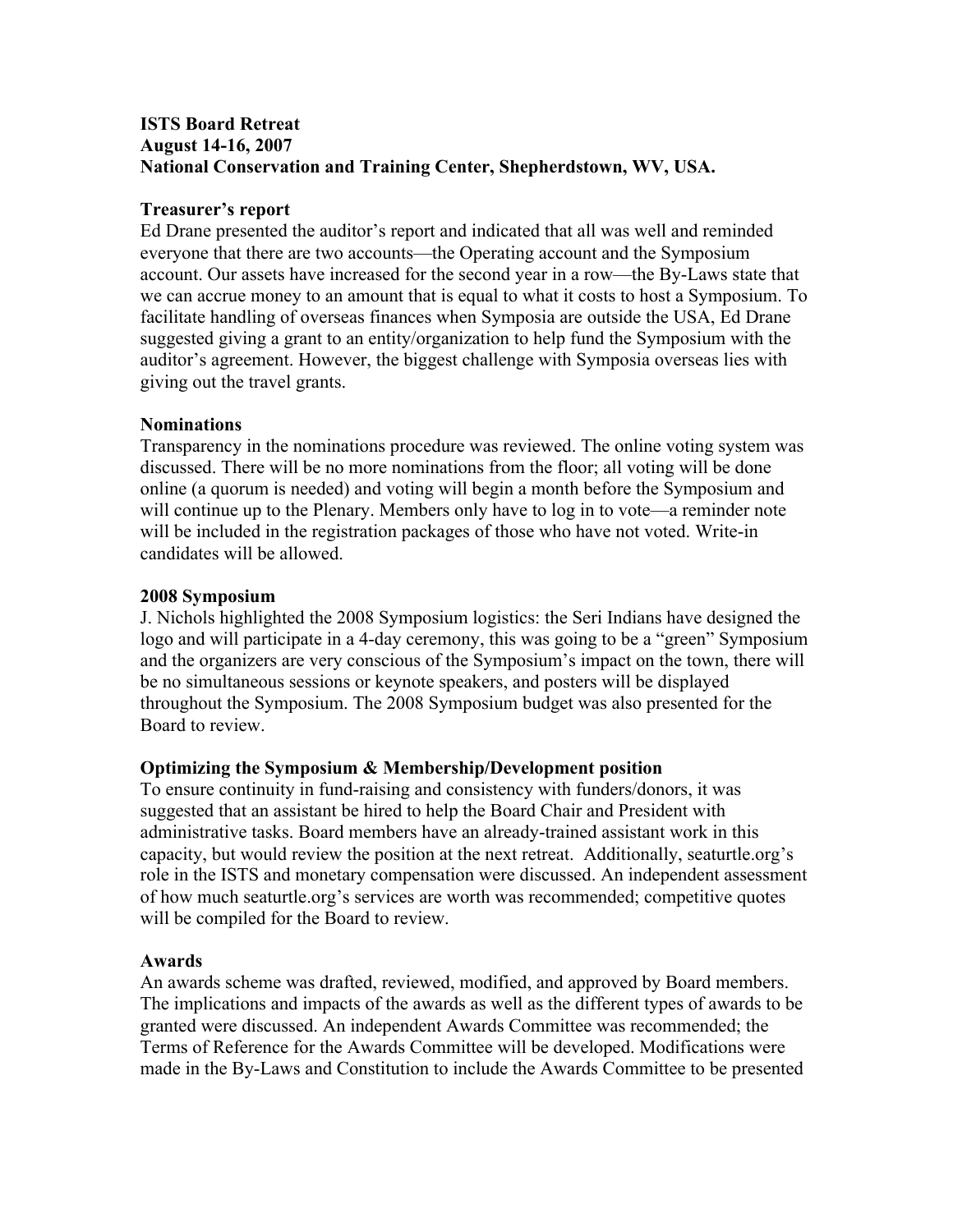to the membership. Meanwhile, an Ad Hoc Awards Committee will be assembled by the President for the next Symposium.

### **Online voting**

The online voting proposal was discussed as well as the duration of membership. It was agreed that "membership would be from the beginning of one vote to the beginning of the next vote." Relevant amendments were made to the By-Laws and Constitution. The membership will be informed of the changes and the new proposal.

### **Resolutions**

Last Symposium's Resolution procedures were reviewed with the goal to streamline the process for efficiency at the Plenary. The new procedure actively discourages editing at the Plenary. Ideally at the Plenary, people would make a case for or against the Resolution under discussion. No Resolutions will be accepted at the Symposium.

### **Eligibility of travel grants recipients**

In an effort to increase transparency of criteria and the awardees, travel criteria were drafted and travel grantees will be posted on the ISTS website.

### **Formalizing positions**

The Program Coordinator plays an important role in providing continuity to the Program Committee each year. Therefore, the position was formalized and Terms of Reference for the Program Coordinator's position were drafted.

### **Board Chair**

The Board Chair plays an important role of maintaining corporate and institutional memory and allows the President to concentrate on the Symposium. Therefore, this position was reviewed and modifications were made to the Terms of Reference for the Board Chair. It was decided that the Chair's position would be revisited again at the 2008 retreat at the end of the interim period. An annual report was added to the Terms of Reference of the Interim Board Chair.

### **Annual ISTS Report**

The need for an ISTS brochure, ISTS annual report, an ISTS one-page document for major donors was highlighted.

### **Strategic long-term involvement of the ISTS**

Increased ISTS representation at meetings such as the annual meeting of the Signatory States to the CMS was discussed to have strategic influence in issues concerning sea turtle conservation. The feasibility of this representation was discussed, but no decision was taken.

### **Proceedings/Book of Abstracts**

Value of current Proceedings vs. Book of Abstracts was revisited. The option of uploading electronic submissions to a web site would be made available.